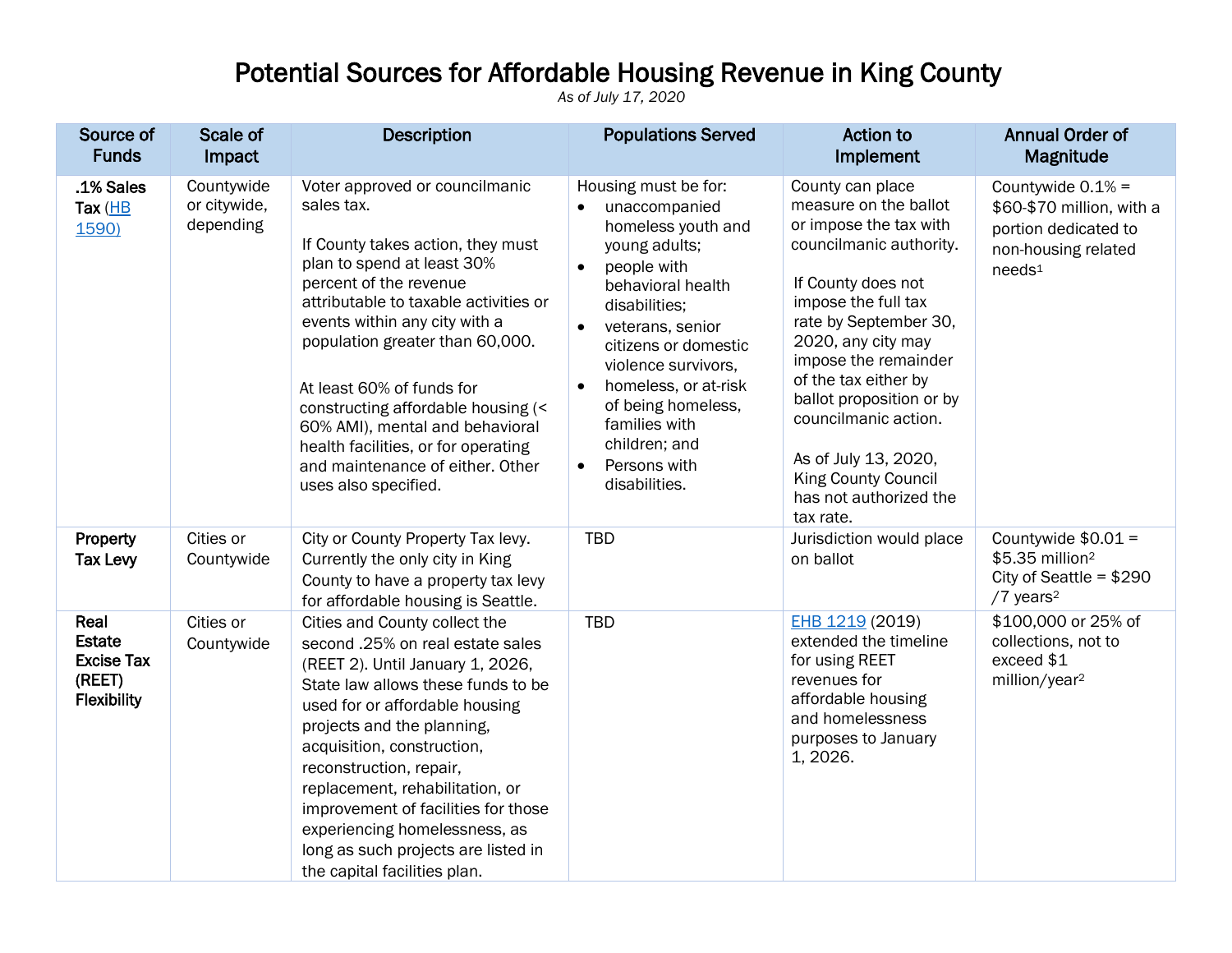| Source of<br><b>Funds</b>                             | Scale of<br>Impact                   | <b>Description</b>                                                                                                                                                                                                                                                                                                 | <b>Populations Served</b>                                                                                                                                                                                                                                                                     | Action to<br>Implement                                                                                                                                                                                                                                             | <b>Annual Order of</b><br>Magnitude                                                                                                                                                                                                      |
|-------------------------------------------------------|--------------------------------------|--------------------------------------------------------------------------------------------------------------------------------------------------------------------------------------------------------------------------------------------------------------------------------------------------------------------|-----------------------------------------------------------------------------------------------------------------------------------------------------------------------------------------------------------------------------------------------------------------------------------------------|--------------------------------------------------------------------------------------------------------------------------------------------------------------------------------------------------------------------------------------------------------------------|------------------------------------------------------------------------------------------------------------------------------------------------------------------------------------------------------------------------------------------|
| <b>REET 4 or</b><br>expanded<br><b>REET</b>           | Cities or<br>Countywide              | Cities and County would collect up<br>to 0.25% real estate sales and<br>use for the acquisition,<br>construction, and operation of<br>affordable housing.<br>REET 4 currently available only to<br>San Juan County at 0.5%.                                                                                        | Currently in RCW<br>82.46.075, people<br>with very low, low, and<br>moderate incomes,<br>and those with special<br>needs.                                                                                                                                                                     | State Legislature pass<br>law. (In 2019, SSB<br>5357 was introduced<br>by Sen. Darneille to<br>create an option for<br>cities and counties<br>that have not already<br>imposed a 0.5% REET<br>to impose an<br>additional 0.25% REET<br>by councilmanic<br>action.) | Countywide $.25% =$<br>\$96.5 million <sup>4</sup>                                                                                                                                                                                       |
| <b>Payroll Tax</b>                                    | Cities or<br>Countywide <sup>3</sup> | Cities or County would tax<br>employers based on the wages of<br>their employees. Tax will vary.<br>The City of Seattle Council recently<br>passed the JumpStart tax which<br>taxes the pay to employees<br>making more than \$150,000 per<br>year on Seattle companies with<br>payrolls of more than \$7 million. | Determined by<br>jurisdiction.<br>Seattle's JumpStart<br>tax will immediately<br>address the COVID-19<br>crisis, including<br>investing in housing<br>security, and later<br>transition to funding<br>the construction of<br>affordable housing,<br>city services and<br>economic resiliency. | Jurisdiction action                                                                                                                                                                                                                                                | Varies. Seattle<br>anticipates more<br>than $$214$<br>million/year<br>beginning in<br>2020.1                                                                                                                                             |
| Inclusionary<br><b>Housing</b><br>(IH) In-Lieu<br>Fee | Cities or<br>County                  | Developer pays fee in lieu of<br>including affordable housing in<br>new development. Jurisdiction<br>uses revenue to construct<br>affordable housing off site.                                                                                                                                                     | Determined by<br>jurisdiction                                                                                                                                                                                                                                                                 | Jurisdiction action                                                                                                                                                                                                                                                | Varies. Seattle<br>collected \$25.5<br>million in 2019<br>from Mandatory<br>Housing<br>Affordability (MHA)<br>and Incentive<br>Zoning payments<br>and expects<br>revenue to<br>increase with<br>additional MHA<br>projects. <sup>1</sup> |